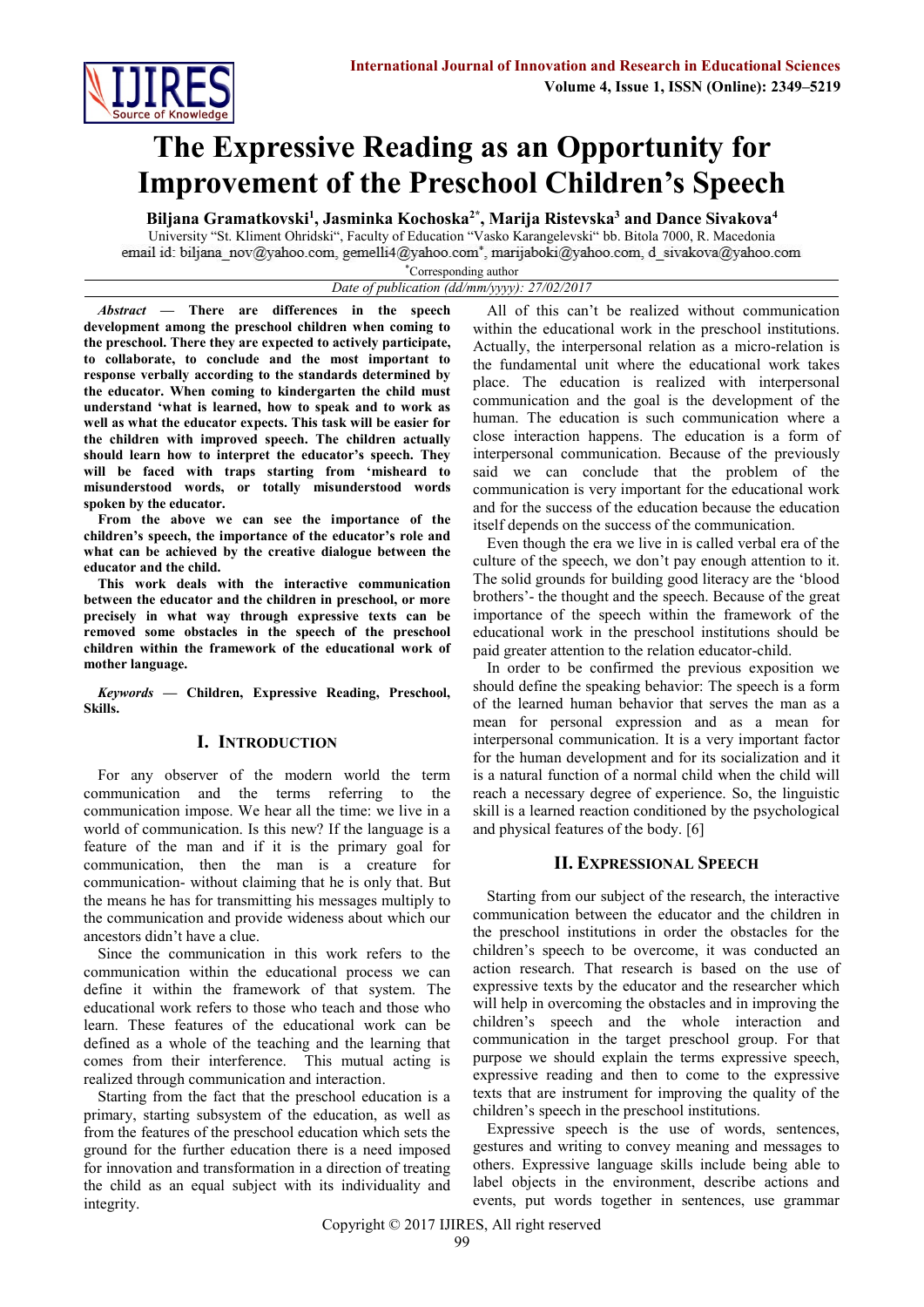

correctly. These skills are important for the children to be able to express their wants and needs, thoughts and ideas, argue a point of view, develop their use of language in writing and engage in successful interactions with others. [2]

The expressive speech is the speech of the interlocutor or the content of what we are talking about, the emotional experiences of what he says, the basic components of the expressive speech in an artistic way and calmly influences the hearers. The expressive speech has an important role in the development of the intellectual and the aesthetic abilities of the children. [9] In that context we can mention the following important tasks of the expressive speech:

- To achieve correlation with the expressive reading and drawing, the drama and the scene expression;
- To stimulate natural intonation, balanced pace and strength of the voice, correct emphasis of the words according to the Macedonian emphasis
- To know to express the personalities in the literary works
- To be able for independent expressive telling of prose and poesies

The expressive speech is incorporated in every area and every component of the culture of speech which is a priority goal of the educational area and it should be cherished in every part of the educational process.

# **III. BASIC COMPONENTS OF THE EXPRESSIVE SPEECH**

The basic components of the expressive speech are:

- **Diction**
- **Intonation**
- Modulation
- Pace
- Rhythm
- **Emphasis**
- Pause
- Dynamic

As a literary device, diction refers to the choice of words and style of expression that an author makes and uses in a work of literature. Diction can have a great effect on the tone of a piece of literature, and how readers perceive the characters. [3] The diction is clear, precise, clear and impeccable sounding of every phoneme, words, and sentence. A basic precondition for good diction is the normal functioning of the breathing system: the throat, the soft palate, the lower jaw, the lips and the tongue. It can be clear or unclear depending on the articulator. Suitable literary works for exercising and improving are: countingout game, riddles, rhymes, tongue twisters etc.

Intonation, in phonetics, means melodic pattern of an utterance. Intonation is primarily a matter of variation in the pitch level of the voice. Intonation conveys differences of expressive meaning, like surprise, anger, wariness etc. In many languages, intonation serves a grammatical function, distinguishing one type of phrase or sentence from another. [1] The intonation is a unity of musicality, harmony, rhythm and modulation that make the speech more suggestive and more persuasive. It is very important

for the development of the cognitive and the emotional mentally processes. The intonation can be lowered or it can be kept on the same level. We differ:

- Natural (regular)
- Emotional/expressive
- Logical/intellectual intonation.

The modulation is harmoniously lowering and rising of the voice and transition from one to another speech adequately to the content being interpreted. Modulating your voice means moving the pitch up and down. The alternative is to keep an even pitch throughout the sentence, which at best will sound odd and at worst dull, boring or confusing. A change in frequency in speaking tone provides the listener with a signal that something is happening. Modulation can thus be used to enhance emphasis in words, with rising and lowering tones adding subtle meaning. [8]

Pacing is a stylistic device, which shows how fast a story unfolds. It is because when readers feel frustration in the length of the story, the writers use different techniques to control the pace of the story. In simple words, pacing is moving a story forward with a certain speed. [4] The pace is an integral part of the intonation of the sentence. In the speech, in the recitation and in the reading there are: fast pace, slow pace and interruptive pace.

The word rhythm is derived from *rhythmos* (Greek) which means, "measured motion". Rhythm is a literary device which demonstrates the long and short patterns through stressed and unstressed syllables particularly in verse form. [5] It is evenly balanced and alternating changing of stressed and unstressed voice elements and meanings which inhale liveliness, flexibility, relief, order and organization to the speech, reading, reciting, narration and other methodological procedures. Expressive readers speed up and slow down when they read. They also take appropriate pauses- big ones at the end of a sentence, smaller ones in between, after commas, and also at logical points like phrase and clause boundaries. Changes in rhythm often help readers understand how small parts of sentences combine to create a complete thought. [11]

Rhythm in writing acts as beat does in music. The use of rhythm arises from the need that some words are to be produced more strongly than others. They might be stressed for longer period of time. Hence, the repeated use of rhythmical patterns of such accent produces rhythmical effect which sounds pleasant to the mind as well as to the soul. In speech, rhythm is used unconsciously to create identifiable patterns. Moreover, rhythm captivates the audience and readers alike by giving musical effect to a speech or a literary piece. [5]

The accent is the most subtle element that sounds our speaking. For the educational work especially important are: the grammar, the logical and the mental accents that make the language colorful and attractive and its content live, striking and attractive.

The pause is a temporary rest, immediate stop of the articulating speech movements. During the oral speaking we make pause between the words that have relative semantic independence and wholeness. The educational staff should pay attention to the so called psychological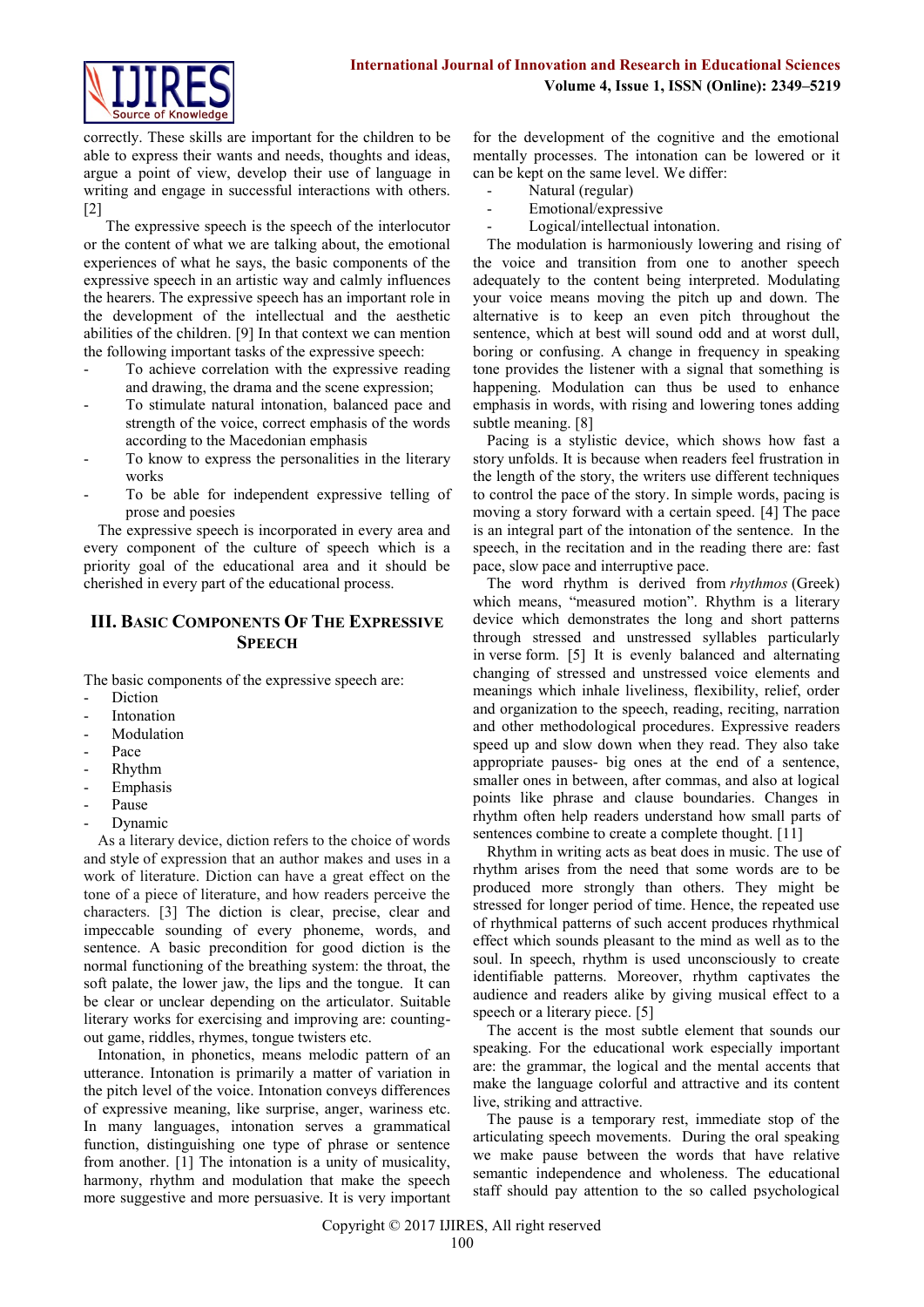

pauses that give live of the thoughts, jocundity and expressiveness of the pictures and totally motivates the children to listen with interest and attention.

The dynamic is the energy of the voice speech manifested within the frame from lowest and strongest articulated phonemes, phonetic groups and word groups.

Beside these components also important is the strength of the voice as one of the conditions for beautiful speech. The speech should have decent strength of the voice, or not very loud nor very quiet. The strength of the voice should be normal but still strong enough for all the children to listen. The talking wouldn't be nice if it is articulated with pitchy voice or if it is monotonous. That is why the children should be taught to adjust their voice according to the situation.

The voice exercises can be:

- Exercises with stage puppets
- Exercises in the basic components of the expressive speech and the expressive reading
- Exercises in the expressive speech through the expressive possibilities of the movie.

These exercise refer to the development of the poetic hearing, the perception of the hearing, the speech techniques (the proper breathing, the clear speech, the right diction, the ability for managing with the intensity of the voice pace)

The educators should pay special attention to the following important indicators:

- $\triangleright$  The pronunciation of the voices to be right and clear, grammatically correct
- $\triangleright$  The words' emphasizing in the text to be with balanced speech speed according to the context.
- $\triangleright$  The intonation of the speech to provide adequate melodically rhythmic fluency of the speech
- $\triangleright$  The personal example of the speech by the educators and the parents that should be natural with balanced height of voice.

# **IV. EXPRESSIVE TEXTS READING**

The questions are not the only way for making changes in children's speech, also some obstacles can be overcome by using expressive read texts that are sufficient motivation for correct pronunciation and speech by the children. The reading is a special satisfaction for the children if for its hearing there is a proper situation and atmosphere that will arouse the children's fantasy and will encourage them to listen carefully. For the use of the expressive reading very important are: the right choice of the text, the way of reading and the preparation of the educator and the children. When choosing the texts the educator is guided by:

- The age of the children, their ability for understanding, the speech development
- The complex educational tasks that should be realized by the reading: the moral-ethic, the aesthetic, the level of intelligence, the level of the good speech, etc.
- The type of the literary work (its size, content, the linguistic structure of the text).
- The wider educational goals the text sets
- The newsworthiness- the natural, social and educational and the newsworthiness of the children's experiences
- The themes of the texts to be diverse
- The chosen texts to give possibility for expressive reading (realization of all components of the expressive reading: articulation, intonation, pausing, accenting). [10]

In order for children to become more fluent in their reading, they need to learn how to read with expression. This helps them to better understand and enjoy the text that they are reading. Many times children can get caught up in simply reading the text correctly, so as a teacher it is vital to teach the importance of reading with expression. This lesson will focus on this technique of reading instruction. The children will learn to read with expression through modeling and individual practice with a specific text. [7]

For reaching the goal of the directed activity there should be a good preparation of the educator who studies the text, sets the places of every component of the expressive reading, practices the reading and measures the time. Through the reading and its quality should be set as closer as possible relationship with the children who will experience the text in the best possible way.

The expressive speech is the speech of the interlocutor meaning he understands the content of the said, emotionally experiences what he says, artistically expresses the basic components of the expressive speech and influences the listeners. The expressive speech has a meaningful part in the development of the intellectual and aesthetic abilities of the children.

The saying: 'What I hear is what I talk and what I remember and what I work is what I know' very precisely directs toward the development of the cultivation of the speech, which means what the children listen is what they say and in order to remember something they must have visibility. What I work is what I know means that we should attempt in everyday communication to cherish the expressiveness of the speech because only through correct talking we cherish the Macedonian literary language.

# *Expressive texts reading by the educators*

- The pronunciation of votes to be correct and clean, grammatically accurate
- $\triangleright$  the emphasis on the words in the text to be with a moderate voice speed conformity of the content is expressed, to be careful about the pauses in speech.
- $\triangleright$  The intonation and the toning of the speech to provide adequate melodic and rhythmic speech fluency with proper grammar, logic and psychological stress
- $\triangleright$  The personal voice example of the educators and parents which means naturally speaking with moderate severity and amount of voice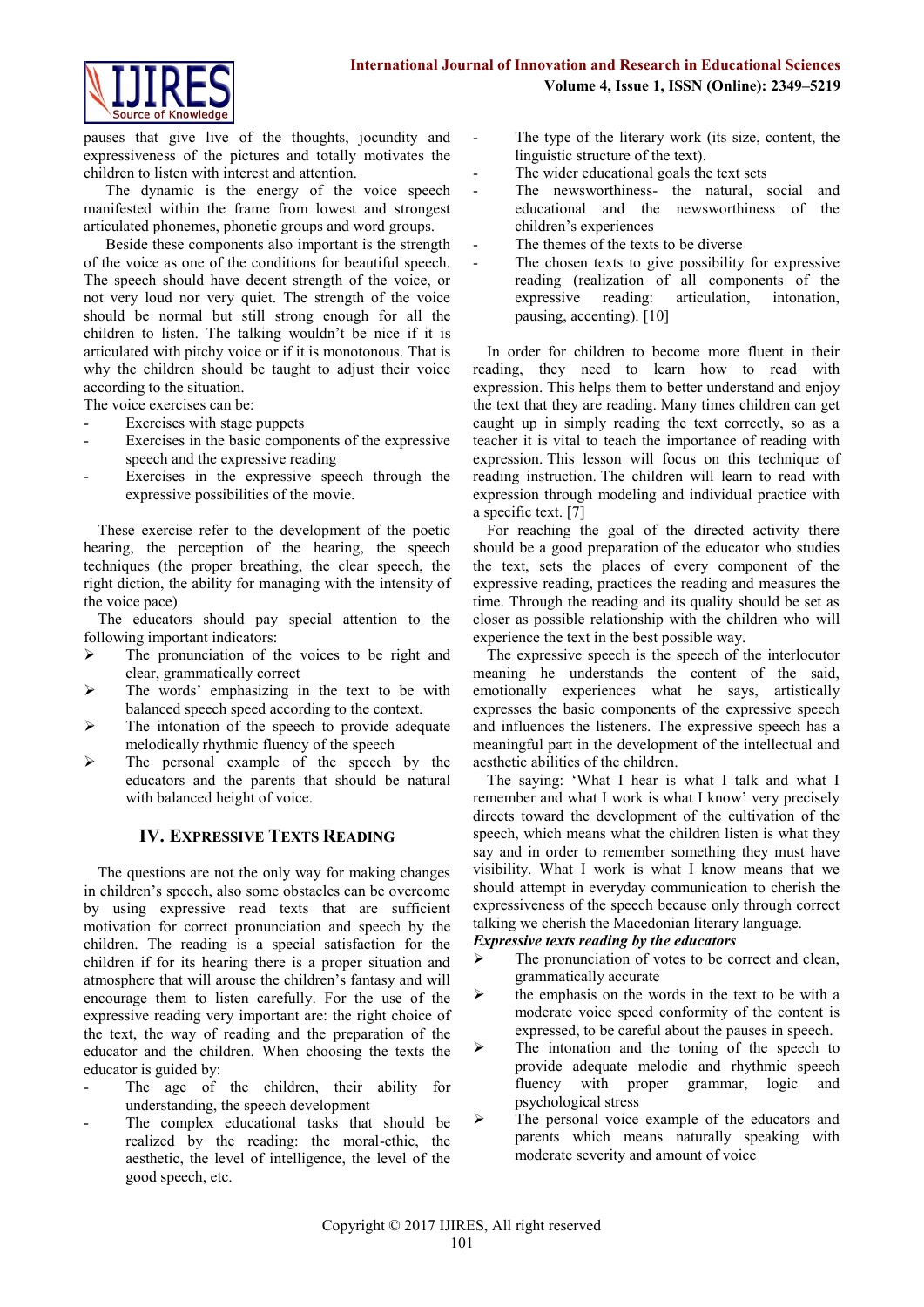

## *Changes in the child's dictionary*

The quantity refers to the fund of the dictionary and the quality to the proper use of the words. The children's vocabulary is enriching daily going in quantity but also in quality, i.e. the correct pronunciation of word strings. Actually there are changes in children's vocabulary, they develop logical connected speech, correct pronunciation and correct use of existing words and the other newly achieved. However the quantity of children's vocabulary easily can be investigated because it is a mechanical determination of the number of words that a child has. The latter refers to the volume of children's words.

## *Changes in the speech of children affected by the texts for expressive reading*

- $\div$  development of poetic hearing
- developing heard perception
- developing the technique of speech (formation of proper breathing, clear pronunciation, proper diction, ability to manage the intensity and pace of voice that assumes exercise naturalness of intonation)

## **V. SUBJECT OF THE RESEARCH**

Subject of this research is: A model for overcoming the obstacles in voice expression of the children in the preschool institutions.

## **VI. GENERAL HYPOTHESIS**

The model for promotion of the expressive reading has a positive impact on the overcoming the obstacles in the voice expression of pre-school children.

# **VII. RESEARCH PROCEDURES AND INSTRUMENTS**

During the survey we used a number of procedures and instruments. Among them are the following: **Procedures:**

- Survey of educators in preschools
- Survey of parents of each group of preschools
- Audio recording of the course of the educational activity of the mother tongue in preschool education
- Observation of verbal communication educatorchild

#### **Instruments:**

- Questionnaire for educators
- Questionnaire for parents
- Protocol for analysis of the audio recording and transcripts
- Protocol for monitoring of the verbal communication educator-child
- The protocol for analysis of the audio recording and transcripts consists of three columns where in the first column refers to the number of the operations. The second column refers to the categories ie the actions of the teacher and the children as best it can follow the course of directed activity. The third column contains the registration of specific activities of the teacher and the children during the

activities directed at language in preschool institutions.

As instrument in this research we use protocol for observation of verbal communication educator-child, which is consisted from three columns.

The first column is the ordinal number. The second column covers the categories that apply to verbal communication between teacher and children, with the main emphasis on children activities. In the third column are registered conditions, i.e. the results of the audio recording of children.

This paper shows the results of the audio recording of children using texts expressive reading and overcoming obstacles in expressing reactions. The following table analyzes the conditions registered in the categories of activities of the teacher, individual activities of the children, parts of targeted activity in which the teacher is reading texts and the results achieved by the children.

**Table.1** Results of the performed audio recording of children during directed activities at native language using text for expressive reading

| <b>Number</b>           | 1.90011921<br><b>Categories</b>                                             | <b>Registered</b><br>conditions<br>(elements) |  |
|-------------------------|-----------------------------------------------------------------------------|-----------------------------------------------|--|
|                         | Dominant activities of the teacher during the                               |                                               |  |
| $\mathbf{1}$            | targeted activity                                                           |                                               |  |
|                         | - Oral presentation of the<br>educational content                           | 9                                             |  |
|                         | - Method of talking with children                                           | 9                                             |  |
|                         | - Asks the children about the<br>content                                    | 9                                             |  |
|                         | - Dialogue with the children                                                | 9                                             |  |
|                         | - Expressive reading of texts                                               | 9                                             |  |
|                         | - Helps the children to express<br>themselves properly                      | 9                                             |  |
| $\overline{2}$          | Individual activities of the children                                       |                                               |  |
|                         | - Listening                                                                 | 9                                             |  |
|                         | - Asking questions                                                          | $\overline{2}$                                |  |
|                         | - Discusion educator-child                                                  | $\overline{2}$                                |  |
|                         | - Group discussion                                                          | $\overline{2}$                                |  |
|                         | - Independent work                                                          | 0                                             |  |
| 3                       | Phases of the directed activity in which the                                |                                               |  |
|                         | educator is reading expressive texts                                        |                                               |  |
|                         | - Introduction of the directed<br>activity                                  | $\theta$                                      |  |
|                         | - Main part of the directed<br>activity                                     | 9                                             |  |
|                         | - Final part of the directed<br>activity                                    | 0                                             |  |
| $\overline{\mathbf{4}}$ | After finishing the expressive reading, the<br>children                     |                                               |  |
|                         | Show interest for expressive<br>retelling of the text                       | 9                                             |  |
|                         | about<br>- Show<br>interest<br>dramatization of the expressive<br>read text | 9                                             |  |

Copyright © 2017 IJIRES, All right reserved 102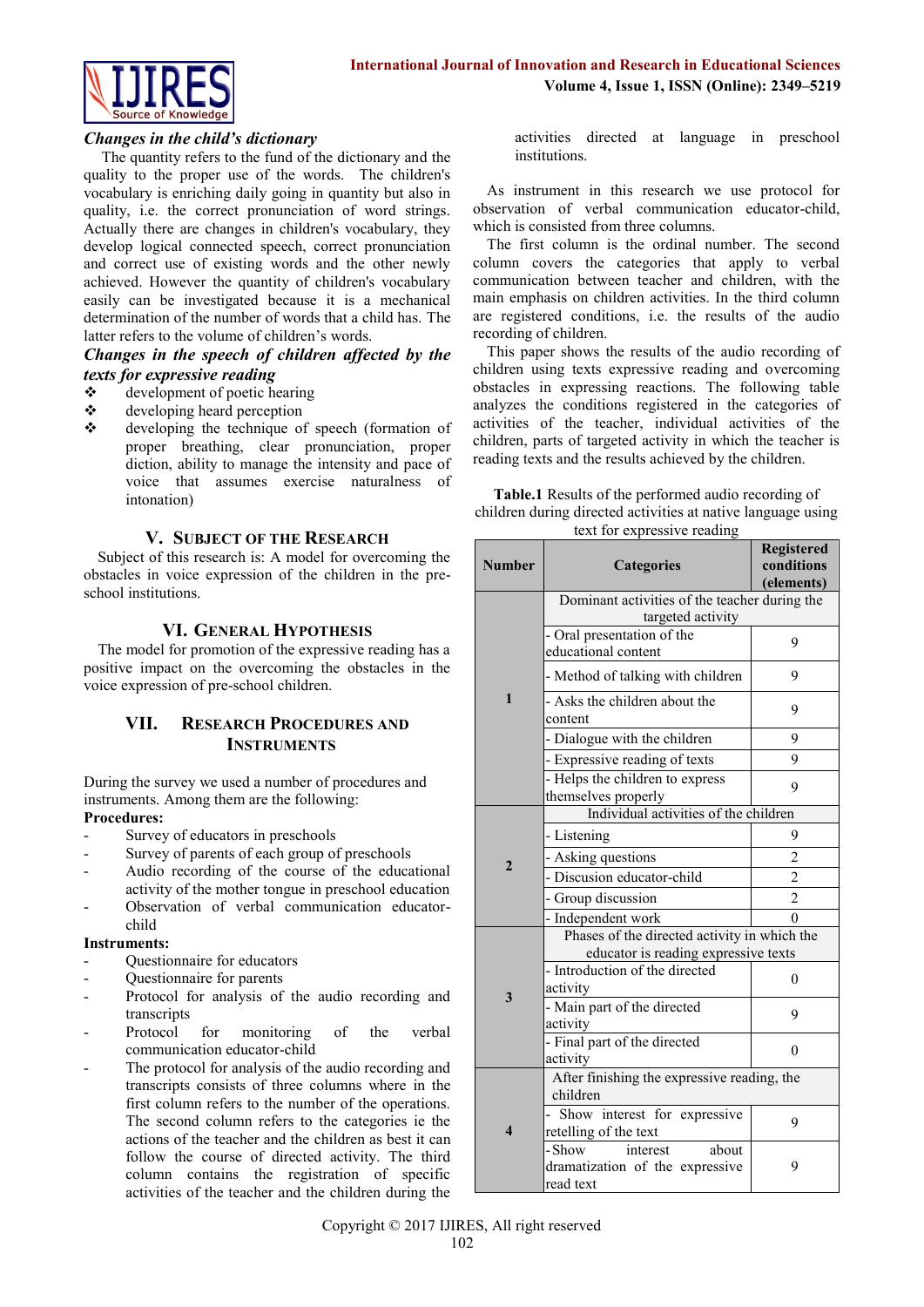

During the performed research was carried audio recording of 9 educational groups, 3 of each educational group respectively (small, medium and large). The conclusions that we came through the analysis of transcripts are the following:

- dominant activities of the educator during the targeted activity in native language by using text for expressive reading logging verbal presentation of educational content, method of conversation with the children, asks children about content, dialogue with children expression of texts helps the children to express themselves. Of particular importance for the investigation is the last category of the above, he helps children to express themselves by what the stray certain speech problems among them, that improves speech expression. From the analysis of the transcripts we can conclude that this activity of the educators was performed in all 9 educational groups.
- regarding to the second category, individual children's activities, we can conclude that the dominant category is the category of listening, which once again confirms the results of questionnaires for educators and parents as well as the results obtained through observation of children during the targeted activity native language and expressive lyrics. Other categories, asking questions by educators, discussion educator-child and group discussion of children appeared only in two educational groups (large group), indicating the need for their intensification. The last category, independent work of children was not observed in any group, probably due to the nature of educational activity or expressive reading of texts.
- all expressive texts were read and processed in the main part of the targeted activity in the mother tongue, because it was the aim of the targeted activity.
- after the expressive reading and processing of the corresponding expressed text, with all 9 educational groups, almost all children expressed interest in speaking and dramatization manner of expression text which once again confirms the results of questionnaires for educators and parents as well as the results obtained through observation of children during the targeted activity in native language and expressive lyrics. The results of the analysis of transcripts indicate that during these two activities children, mostly comes to removing the obstacles in a speech to them by the educator, who comes to improving the overall speech utterance reactions. In this way, once again confirming the results obtained by analyzing questionnaires filled out by parents, and referring to the improvement of spoken expression in their children using texts expressive reading, and the results of observation, where these two categories emerge as strongest.

## **CONCLUSION**

Based on the research, quantitative and qualitative data processing, we can draw some important conclusions. They can be representative, by their nature, because the sample used for the survey has the characteristics of representativeness. However, it is obvious that the results are still insufficient for full and absolute conclude. Therefore the conclusions we derive are considered more or less indicative, with certain significance. From the research we may perceive that the introduction of the action, in this case auditory material recorded with expressive texts greatly improves children's speech expression in pre-school groups. Namely, through their hearing during the targeted activity we improve:

- Plain speech,
- Flattest diction,
- Naturalness of intonation and
- Logically connected speech.

This research relates to only one aspect of this broad and complex area. Its dimensions indicate the need to explore a number of other problems related to the investigated problem in this paper, connected to the interactive communication between educator and children in preschool institutions.

#### **REFERENCES**

- [1] The Editors of Encyclopædia Britannica. Encyclopedia Britannica. (1998) [Online]. Available: https://www.britannica.com/topic/intonation
	-
- [2] Corporation, Kid Sense Child Development. Expressive Language (Using Words and Language). Kid Sense. (2016) [Online]. [Cited: January 21, 2017.] Available: https://childdevelopment.com.au/areas-of-concern/using-
- speech/expressive-language-using-words-and-language/<br>Devices, Literary. Definition of Diction. [3] Devices, Literary. Definition of Diction. Literary Devices/Literary Devices, Terms, and Elements. (2016) [Online]. [Cited: February 07, 2017.] Available: http://www.literarydevices.com/diction/.
- [4] —. 2016. Definition of Pacing. Literary Devices/Definition and Examples of Literary Terms. [Online]. [Cited: February 05, 2017.] Available: https://literarydevices.net/pacing/.
- [5] 2016. Definition of rhythm. Literary Devices/Definition and Examples of Literary Terms. [Online]. [Cited: February 05, 2017.] Available: https://literarydevices.net/rhythm/.
- [6] E. Nikolovska and A. Nikolovski. Methodology of educational work in the field of educational speech culture with preschool children. Skopje : Nasa kniga, 1979.
- [7] F. Allison. Reading with Expression is Fun! Growing Independence and Fluency Lesson Design .(2015) [Online]. [Cited: February 01, 2017.] Available: http://www.auburn.edu/academic/education/reading\_genie/inroa
	- ds/feltongf.html.
- [8] Minds, Changing. Modulation. Changing Minds. (2016) [Online]. [Cited: February 05, 2017.] Available: http://changingminds.org/techniques/language/modifying\_meani
- ng/modulation.htm. [9] N. Petrov and V. Mihajlovski. Creativity and Education. Bitola :
- Biangl, 1996.
- [10] O. Sinadinovska, C. Ristova and M. Sinadinovski. Child's speech .Skopje : Detska radost, 1990.
- [11] S. Peha. How Do Expressive Readers Read? Teaching That Makes Sense. (2003) [Online]. [Cited: February 03, 2017.] Available: https://www.ttms.org/say\_about\_a\_book/how\_do\_expressive\_re aders\_read.htm.

Copyright © 2017 IJIRES, All right reserved